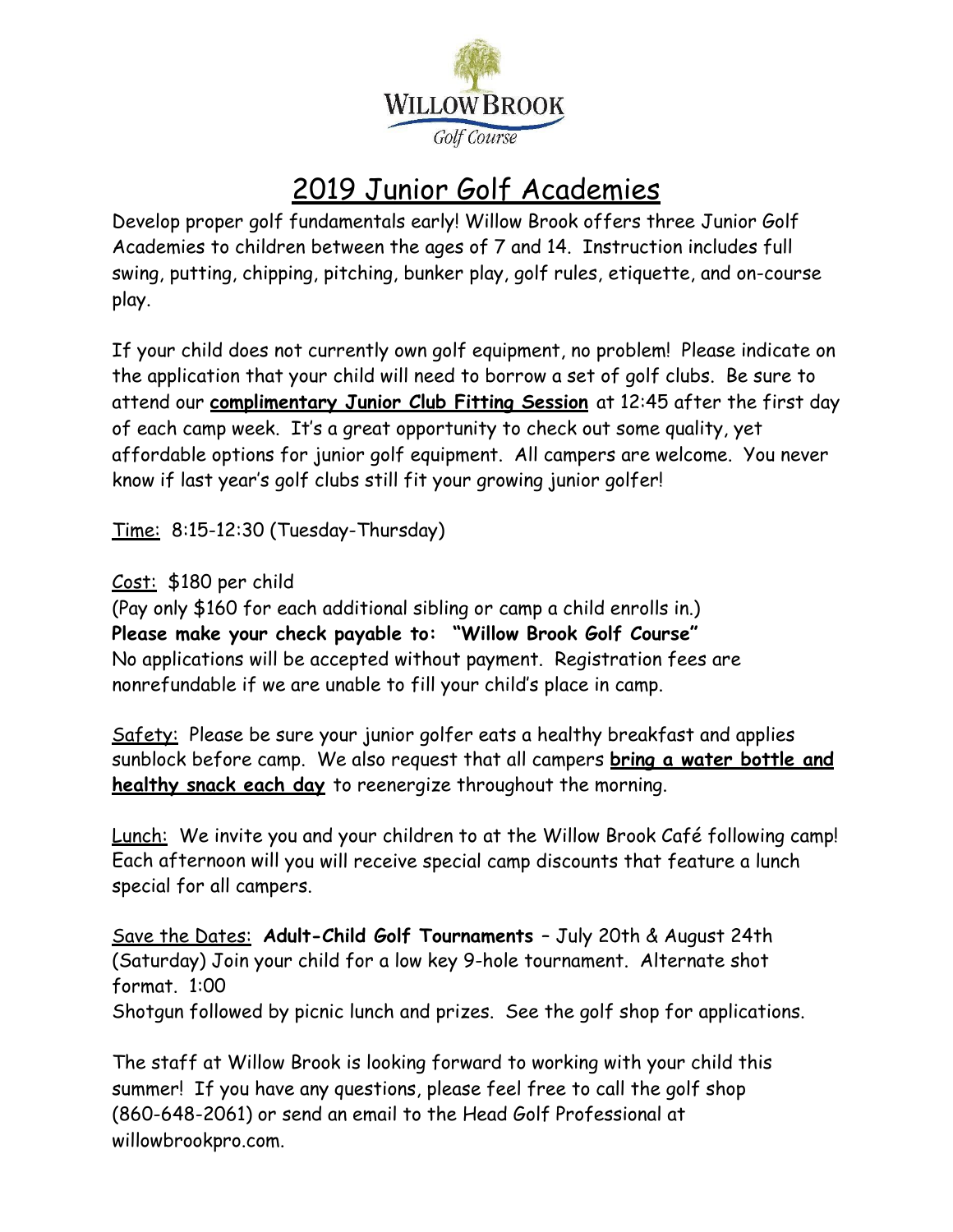

## 2019 Junior Golf Academy Application

| $Age:$ (must be 7-14 years old) $\_\_\_\_\_\_\_\_\_$                                                                                |                                                                                 |
|-------------------------------------------------------------------------------------------------------------------------------------|---------------------------------------------------------------------------------|
| Camp Date: (check all that apply)<br>$June 25-27$<br>$\underline{\hspace{1cm}}$ July 16-18<br>$\underline{\hspace{1cm}}$ July 23-25 | Skill Level: (check one)<br>No previous golf experience<br>Beginner<br>Advanced |
| Payment Enclosed: \$<br>(\$180 for first camp, \$160 for second camp or sibling)<br>Any on course experience? _______ Yes           |                                                                                 |
| Will your child need to borrow golf clubs?<br><b>No.</b>                                                                            | Yes/LH                                                                          |
| Please list any medications your child takes or any allergies:                                                                      |                                                                                 |

Describe any special considerations that would help the coaching staff best connect with your child.

> $\overline{a}$  $\overline{a}$

| In case of emergency, please call: |  |  |  |  |  |  |  |
|------------------------------------|--|--|--|--|--|--|--|
|------------------------------------|--|--|--|--|--|--|--|

For golf shop staff only: Date Received: Cash/Check # Confirmation